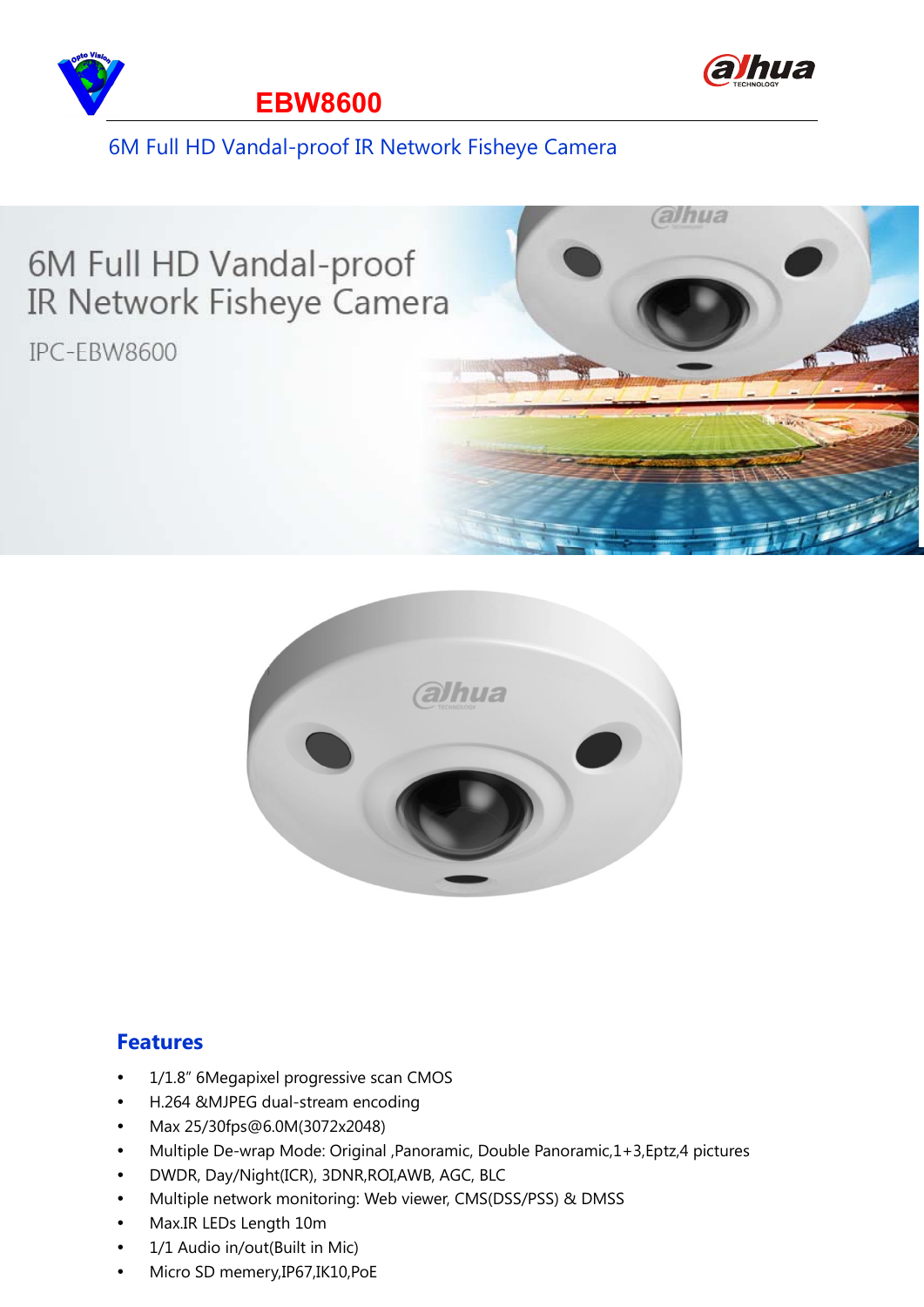

# **EBW8600**

# **Technical Specifications**

| <b>Model</b>                    |             | <b>EBW8600</b>                                                |  |  |
|---------------------------------|-------------|---------------------------------------------------------------|--|--|
| Camera                          |             |                                                               |  |  |
| <b>Image Sensor</b>             |             | 1/1.8" 6Megapixel progressive scan CMOS                       |  |  |
| <b>Effective Pixels</b>         |             | 3072(H)x2048(V)                                               |  |  |
| Scanning System                 |             | Progressive                                                   |  |  |
| <b>Electronic Shutter Speed</b> |             | Auto/Manual 1/3(4)~1/10000                                    |  |  |
| Min. Illumination               |             | 0.01Lux/F2.0(Color), 0Lux/F2.0(IR on)                         |  |  |
| S/N Ratio                       |             | More than 50dB                                                |  |  |
| Video Output                    |             | N/A                                                           |  |  |
| <b>Camera Features</b>          |             |                                                               |  |  |
| Max. IR LEDs Length             |             | 10 <sub>m</sub>                                               |  |  |
| Day/Night                       |             | Auto(ICR) / Color / B/W                                       |  |  |
| <b>Backlight Compensation</b>   |             | BLC/ HLC/ DWDR                                                |  |  |
| <b>White Balance</b>            |             | Auto/Manual                                                   |  |  |
| Gain Control                    |             | Auto/Manual                                                   |  |  |
| Noise Reduction                 |             | 3D                                                            |  |  |
| Privacy Masking                 |             | Up to 4 areas                                                 |  |  |
| Lens                            |             |                                                               |  |  |
| Focal Length                    |             | 1.55mm                                                        |  |  |
| Max Aperture                    |             | F2.0                                                          |  |  |
| <b>Focus Control</b>            |             | Manual                                                        |  |  |
| Angle of View                   |             | 185°/185°/185°                                                |  |  |
| Lens Type                       |             | Manual                                                        |  |  |
| Mount Type                      |             | Board-in Type                                                 |  |  |
| <b>Video</b>                    |             |                                                               |  |  |
| Compression                     |             | H.264H/H.264/MJPEG/JPEG                                       |  |  |
| Resolution                      |             | 6M(3072×2048)/3M(2048×1536)/1080P(1920×1080)                  |  |  |
| Frame Rate                      | Main Stream | $6M/(1 \sim 25/30$ fps)                                       |  |  |
|                                 | Sub Stream  | D1/CIF(1 ~ 25/30fps)                                          |  |  |
| <b>Bit Rate</b>                 |             | 40Kbps~8192Kbps                                               |  |  |
| De-wrap Mode                    |             | Original , Panoramic, Double Panoramic, 1+3, Eptz, 4 pictures |  |  |
| <b>Audio</b>                    |             |                                                               |  |  |
| Compression                     |             | G.711a/G.711u/PCM                                             |  |  |
| Interface                       |             | 1/1 channel In/Out(Built in Mic)                              |  |  |
| <b>Network</b>                  |             |                                                               |  |  |
| Ethernet                        |             | RJ-45 (100/1000Base-T)                                        |  |  |
| Wi-Fi                           |             | N/A                                                           |  |  |
| Protocol                        |             | HTTP,TCP,ARP,RTSP,RTP,UDP,RTCP,SMTP,FTP,DHCP,DNS,DDNS,PPPOE,  |  |  |
|                                 |             | IPv4/v6,SNMP,QoS,UPnP,NTP                                     |  |  |
| Compatibility                   |             | ONVIF PSIA CGI                                                |  |  |
| Max. User Access                |             | 20users                                                       |  |  |